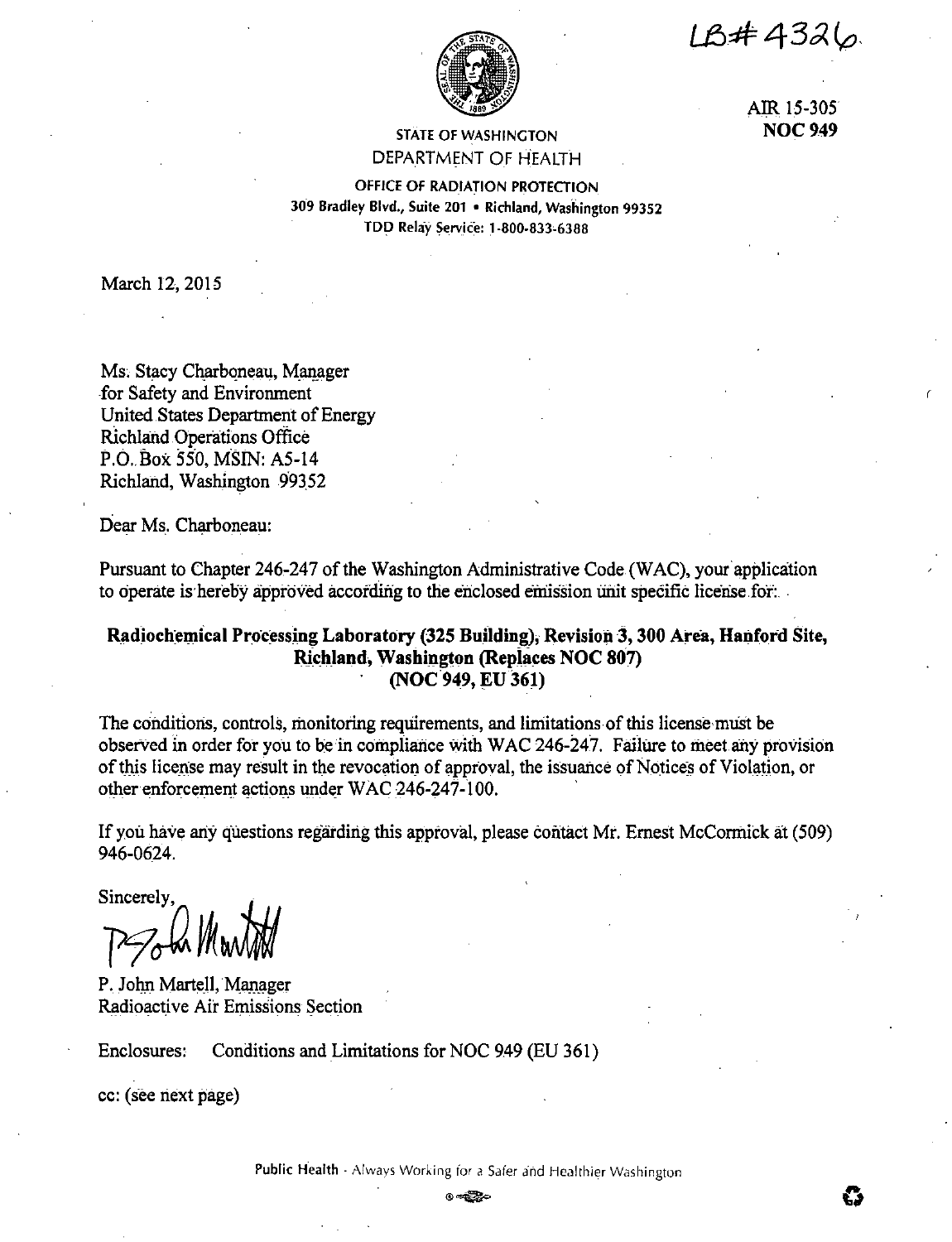Ms. Stacy Charboneau March 12, 2015 Page 2 of 2

cc: Ruth Allen, WRPS Matthew Barnett, PNNL Lucinda Borneman; WRPS Lee Bostic, BNI Cliff Clark, USDOE-RL Jack Donnelly, WRPS Rick Engelmann, CHPRC Dennis Faulk, EPA Gary Fritz, MSA Phil Gent, Ecology Dale Jackson, USDOE-RL Reed Kaldor, MSA-Paul Karschnia, CHPRC Ed MacAlister, USDOE-RL Ernest McCormick, WDOH Valarie Peery, Ecology John Schmidt, WDOH Maria Skorska, Ecology Jeff Voogd, WRPS Joan Woolard, MSA Davis Zhen, EPA Environmental Portal .RAES Tracking: Line# 1010; Follow-up to LB# 4275; NOC 949; EU 361 **AIR 15-305**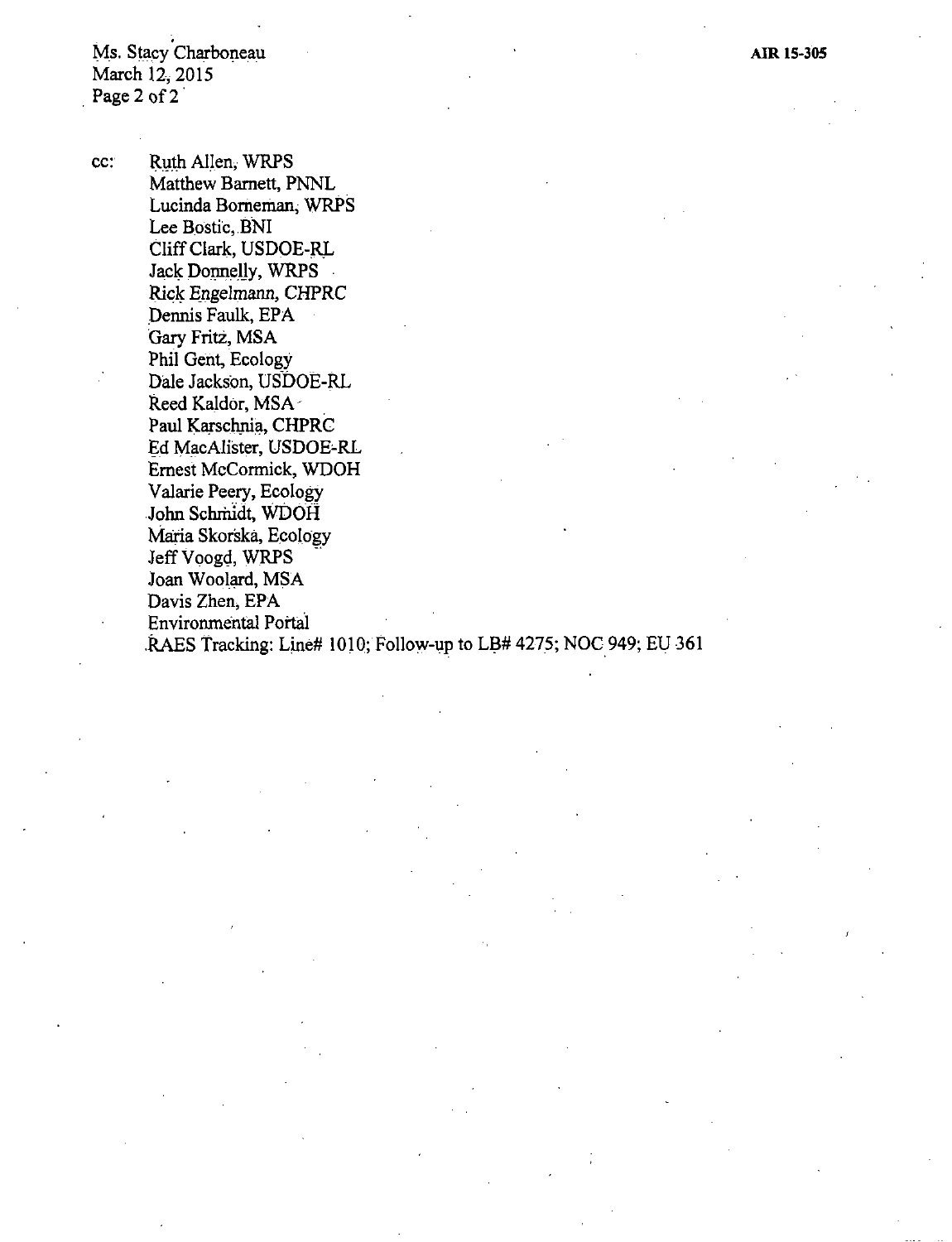| <b>Emission Unit ID: 361</b>                    |                                                                                                                                                      |                                         |           |                                                                                                                     |
|-------------------------------------------------|------------------------------------------------------------------------------------------------------------------------------------------------------|-----------------------------------------|-----------|---------------------------------------------------------------------------------------------------------------------|
| 300 EP-325-01-S<br>EP-325-01-S                  | This is a MAJOR. ACTIVELY ventilated emission unit.                                                                                                  |                                         |           |                                                                                                                     |
| 325 Building Radiological Processing Laboratory |                                                                                                                                                      |                                         |           |                                                                                                                     |
| <b>Emission Unit Information</b>                |                                                                                                                                                      |                                         |           |                                                                                                                     |
| Stack Height: 89.00 ft.                         | $27.13 \text{ m.}$                                                                                                                                   | Stack Diameter 8.00 ft.                 | $2.44$ m. |                                                                                                                     |
|                                                 | Average Stack Effluent Temperature: 77 degrees Fahrenheit. 25 degrees Celsius.                                                                       |                                         |           |                                                                                                                     |
|                                                 | Average Stack ExhaustVelocity: 46.53 ft/second.<br><b>Abatement Technology ALARACT</b><br>state only enforceable: WAC 246-247-010(4), 040(5), 060(5) | $14.18$ m/second.<br>WAC 246-247-040(4) |           |                                                                                                                     |
| Zone or Area                                    | <b>Abatement Technology</b>                                                                                                                          | <b>Required # of Units</b>              |           | <b>Additional Description</b>                                                                                       |
|                                                 | <b>HEPA</b>                                                                                                                                          |                                         |           | 2 in series                                                                                                         |
|                                                 | Fan                                                                                                                                                  |                                         |           | Variable flow (4 in parallel, up<br>to 3 operational)<br>Variable flow4 in parallel (1<br>minimum operational). The |

system has the capability to going down to 1 fan during set

back operations.

### **Monitoring Requirements**

state enforceable: WAC 246-247-040(5), 060(5), and federally enforceable: 40 CFR 61 subpart H

| <b>Federal and State</b>                      | <b>Monitoring and Testing</b>        | <b>Radionuclides Requiring</b>                                                       | <b>Sampling</b>                                                                                                                                                                                                                                                                |
|-----------------------------------------------|--------------------------------------|--------------------------------------------------------------------------------------|--------------------------------------------------------------------------------------------------------------------------------------------------------------------------------------------------------------------------------------------------------------------------------|
| Regulatory                                    | <b>Requirements</b>                  | Measurement                                                                          | Frequency                                                                                                                                                                                                                                                                      |
| 40 CFR 61.93(b)(4)(i)<br>& WAC 246-247-075(2) | 40 CFR 61, Appendix B,<br>Method 114 | Each radionuclide that could<br>contribute greater than 10%<br>of the potential TEDE | Particulates are<br>continuously sampled<br>and collected every<br>two-weeks for gross<br>alpha and gross beta<br>analysis, and<br>composited on a semi-<br>annual basis and<br>analyzed isotopically.<br>Tritium samples are<br>collected on a monthly<br>basis for analysis. |

Sampling Requirements Record Sample; tritium by silica gel

#### **Additional Requirements**

Additional monitoring or sampling requirements established by this License will be listed in the Conditions and Limitations section, if applicable.

Operational Status This 89 foot tall stack exhausts filtered building air. Emissions were sampled using a record particulate sampler and a tritium sampler. The building contains radiochemistry laboratories and hot cells used for research process development, mixed waste treatment activities, and radioanalytical services.

### This Emission Unit has 1 active Notice(s) of Construction.

| <b>Project Title</b>                                                      |            | Approval # Date Approved NOC_ID |     |
|---------------------------------------------------------------------------|------------|---------------------------------|-----|
| Radiochemical Processing Laboratory (325 Building), Revision 3, 300 Area, | AIR 15-305 | 3/12/2015                       | 949 |
| Hanford Site, Richland, Washington (Replaces NOC 807)                     |            |                                 |     |

### Conditions (state only enforceable: WAC 246-247-040(5), 060(5) if not specified)

Page 1 of 7 for EU\_ID 361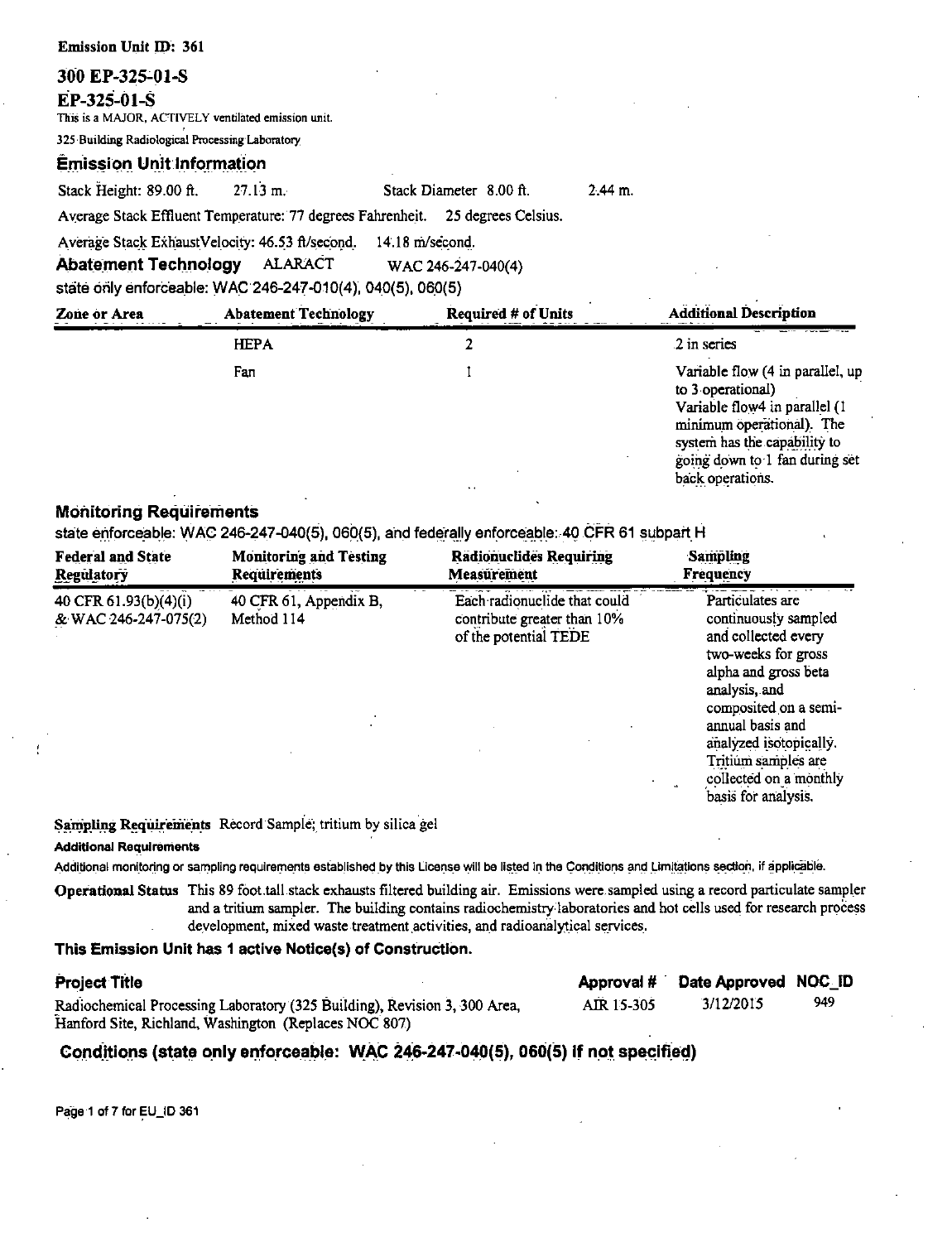- 1) The total abated emission limit for this Notice of Construction is limited to 5.70E+00 mrem/year to the Maximally Exposed Individual (WAC $246-247-040(5)$ ).
- 2) his approval applies to those additional activities described below. No additional activities or variations on the.approved activities that constitute a "modification" to the emission unit, as defined in WAC 246-247-  $030(16)$ , may be conducted.

The research and development (R&D) operations in the 325 Building involve: radiochemical process science and engineering; evaluation, analysis, and testing of radioactive, radiochemical, chemical and physical material properties; development and experimentation in the design and application of Radiation Generating Devices (RGDs); and the development and conduct of analytical procedures in support of research activities. Radiochemical work routinely conducted in the 325 Building includes the following:

• analyzing, characterizing, preparing and testing tritium and tritium-bearing materials

• characterizing, analyzing, and stabilizing sodium-bearing materials (Na and NaK)

conducting chemical process development and rheology tests and experiments, which may include benchscale testing, precipitation and extraction activities, material performance, and testing

. conducting non-destructive analysis evaluations of waste drums and other materials and x-ray verification and compaction of low-level waste (LLW)

• conducting nuclear material evaluations

• conducting research activities involving mixed activation products (MAPs) and mixed fission products (MFPs), and naturaily occurring radioactive material, actinides, and a wide range of standard and tracer radionuclide;

• conducting research and laboratory activities that may include processes where the temperature may be equa to or exceed I00oC

- $\bullet$ conducting, testing, and implementing environmental research
- developing and preparing radioactive material standards and sources for laboratory use
- developing and testing radioactive material immobilization and stabilization processes
- evaluating and testing decontamination and decommissioning technologies
- fabricating, extracting, development, and purifying target samples
- material storage and management, including East lay-down yard and North pad
- performing actinide chemistry R&D including developing and testing plutonium and other actinide technologies

 $\bullet$  performing characterization and research with nuclear fuel including fuel cycles, spent fuels, and reprocessin

• performing electrochemical waste processing including salt splitting, nitrate destruction, organic destruction and electroplating

performing property testing of irradiated materials including performance of reactor dosimetry and hydrogen and helium measurements to characterize radiation damage in materials; analyzing, fabricating, and characterizing radioactive colloids

performing radiochemical and physical characterization of tank wastes, contaminated soils, and proposed final waste forms such as glass and ceramics, all at various stages of processing

• performing radioisotope research, process development, and separations

preparing and analyzing samples for x-ray diffraction, electron microscopy, optical microscopy, auger analysis, and other surface techniques

• preparing standard solutions of radionuclides from stock batches for use in R&D of analytical procedures an for quality control; analyzing performance evaluation samples submitted by the U.S. Environmental Protection Agency, the Environmental Monitoring Laboratory, and other organizations as a routine part of the laboratory quality control program

• providing treatment services for hazardous waste or mixed (hazardous and radioactive) waste, which includes: grouting, neutralizing, and distilling; demonstrating new and emerging technologies for waste treatment and destruction; and developing and testing waste treatment technologies such as

evaporation/concentration of radioactive solutions, or vitrification and testing of glass waste forms

separating and processing medically usable radioisotopes; developing and testing equipment and materials for nuclear medicine

setting up laboratory projects involving fume hood removals/upgrades and ductwork tie-in

Page 2 of 7 for EU\_ID 361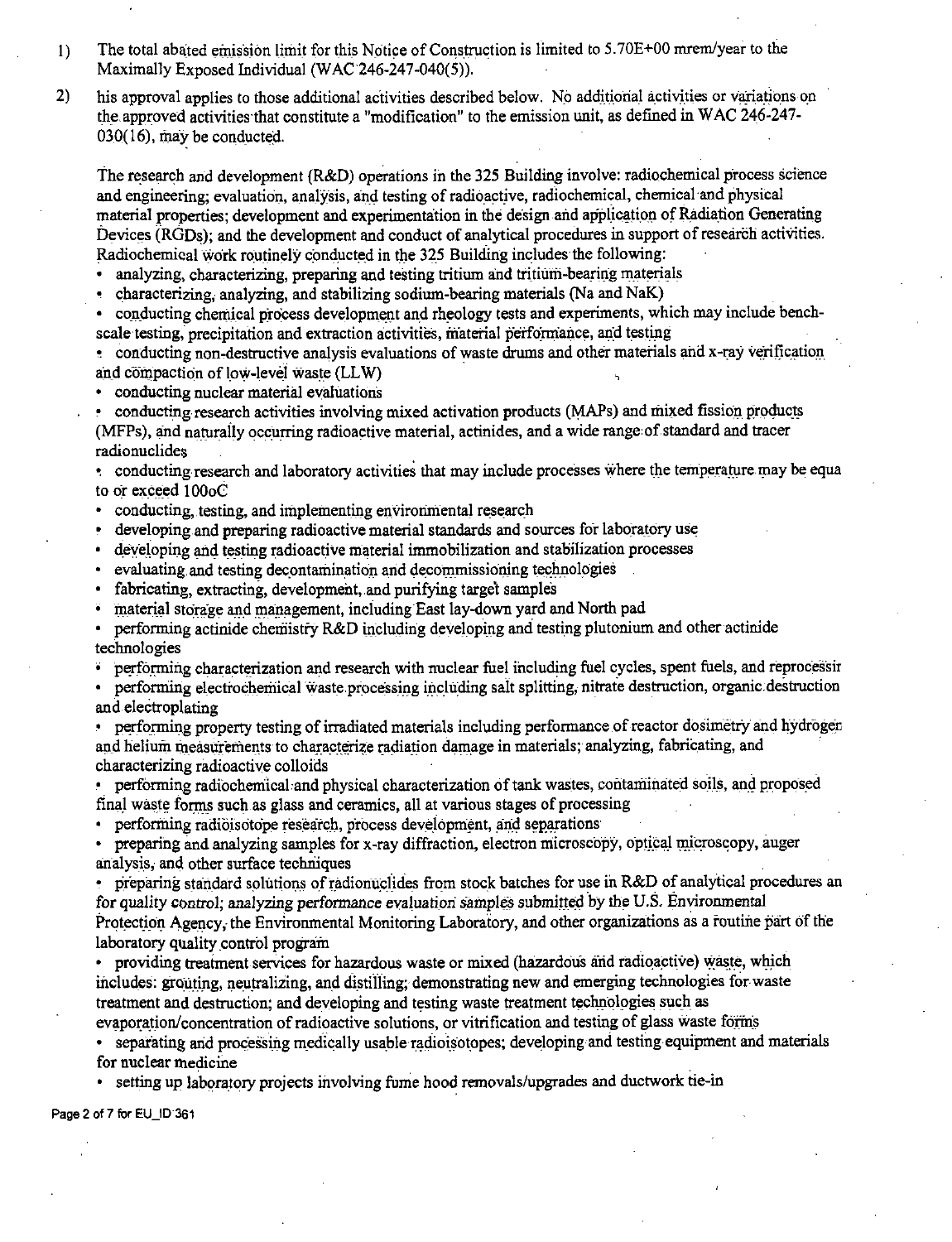storing and managing samples and materials

Depending on the radioactive or hazardous nature of the work, activities in the 325 Building are divided among the two hot cell complexes and general laboratories containing.glove boxes, fume hoods, and laboratory benches.

Hot cells are used for work with high-dose-rate materials when the additional shielding provided by the hot cell walls and remote handling capability provided by the manipulators are necessary for protecting workers from unnecessary occupational exposures to radiation. Glove boxes are used to provide control and confinement of dispersible-radioactive materials as necessary for the work activity. Fume hoods are used for low-level radiochemical work to primarily protect workers from chemical fumes and to provide a limited degree of confinement for radioactive materials. Work with radioactive materials on bench tops is limited to activities in which the possibility of spreading contamination is low. Individual projects frequently involve working in and transferring materials among more than one of these locations. For example, sample preparation or dilution may be performed in a hot cell or glove box, and then the sample may be moved.to a laboratory fume hood for analysis.

3) The PTE for this project as determined under WAC 246-247-030(21)(a-e) [as specified in the application] is 4. 10E+02 mrem/year. Approved are the associated potential release rates (Curies/year) of:

| $Ac - 227$ | 4.10E-03     | <b>Liquid/Particulate Solid</b><br>"Contributes greater than 0.1 mrem/yr PTE unabated TEDE to the MEI.                                       | WAC 246-247-030(21)(a) |
|------------|--------------|----------------------------------------------------------------------------------------------------------------------------------------------|------------------------|
| Alpha - 0  | 1.50E+02     | Gas<br>"Contributes greater than 0.1 mrem/yr PTE unabated TEDE to the MEI.                                                                   | WAC 246-247-030(21)(a) |
| Am - 241   | 5.10E+00     | Liquid/Particulate Solid<br>Contributes Igreater than 0.1 mrom/yr to the MEI, and represents greater than 10% of the unabated PTE to the MEI | WAC 246-247-030(21)(a) |
| Am - 243   | 2.40E-01     | Liquid/Particulate Solid<br>"Contributes greater than 0.1 mrem/yr PTE unabated TEDE to the MEI.                                              | WAC 246-247-030(21)(a) |
| Beta - 0   | $-7.90E+04$  | Gas<br>"Contributes greater than 0.1 mrem/yr PTE unabated TEDE to the MEI.                                                                   | WAC 246-247-030(21)(a) |
| Cm - 244   | 3.00E-01     | <b>Liquid/Particulate Solid</b><br>"Contributes greater than 0.1 mrem/yr PTE unabated TEDE to the MEI.                                       | WAC 246-247-030(21)(a) |
| $Cs - 137$ | 7.50E+00     | Liquid/Particulate Solid<br>"Contributes greater than 0.1 mrem/yr PTE unabated TEDE to the MEI.                                              | WAC 246-247-030(21)(a) |
| Eu - 152   | 1.20E+00     | Liquid/Particulate Solid<br>"Contributes greater than 0.1 mrem/yr PTE unabated TEDE to the MEI.                                              | WAC 246-247-030(21)(a) |
| Eu - 154   | 1.20E+00     | Liquid/Particulate Solid<br>"Contributes greater than 0.1 mrem/yr PTE unabated TEDE to the MEI.                                              | WAC 246-247-030(21)(a) |
| Gd - 153   | 1.80E+01     | <b>Liquid/Particulate Solid</b><br>"Contributes greater than 0.1 mrem/yr PTE: unabated TEDE to the MEI.                                      | WAC 246-247-030(21)(a) |
| $H - 3$    | $1.60E + 03$ | Gas<br>"Contributes greater than 0.1 mrem/yr PTE unabated TEDE to the MEI.                                                                   | WAC 246-247-030(21)(a) |
| Pu - 238   | 4.10E+00     | Liquid/Particulate Solid<br>Contributes Igreater than 0.1 mrem/yr to the MEI, and represents greater than 10% of the unabated PTE to the MEI | WAC 246-247-030(21)(a) |
| Pú - 239   | 4.00E+00     | Liquid/Particulate Solid<br>Contributes Igreater than 0.1 mrem/yr to the MEI, and represents greater than 10% of the unabated PTE to the MEI | WAC 246-247-030(21)(a) |
| Pu - 240   | 8.90E-01     | Liquid/Particulate Solid<br>Contributes greater than 0.1 mrem/yr PTE unabated TEDE to the MEI.                                               | WAC 246-247-030(21)(a) |
| Pù - 241   | 2.60E+01     | Liquid/Particulate Solid<br>Contributes greater than 0.1 mrem/yr PTE unabated TEDE to the MEI.                                               | WAC 246-247-030(21)(a) |
| Ra - 226   | 2.20E-01     | Liquid/Particulate Solid<br>"Contributes greater than 0.1 mrem/yr PTE unabated TEDE to the MEI.                                              | WAC 246-247-030(21)(a) |

Page 3 of 7 for EU\_ID 361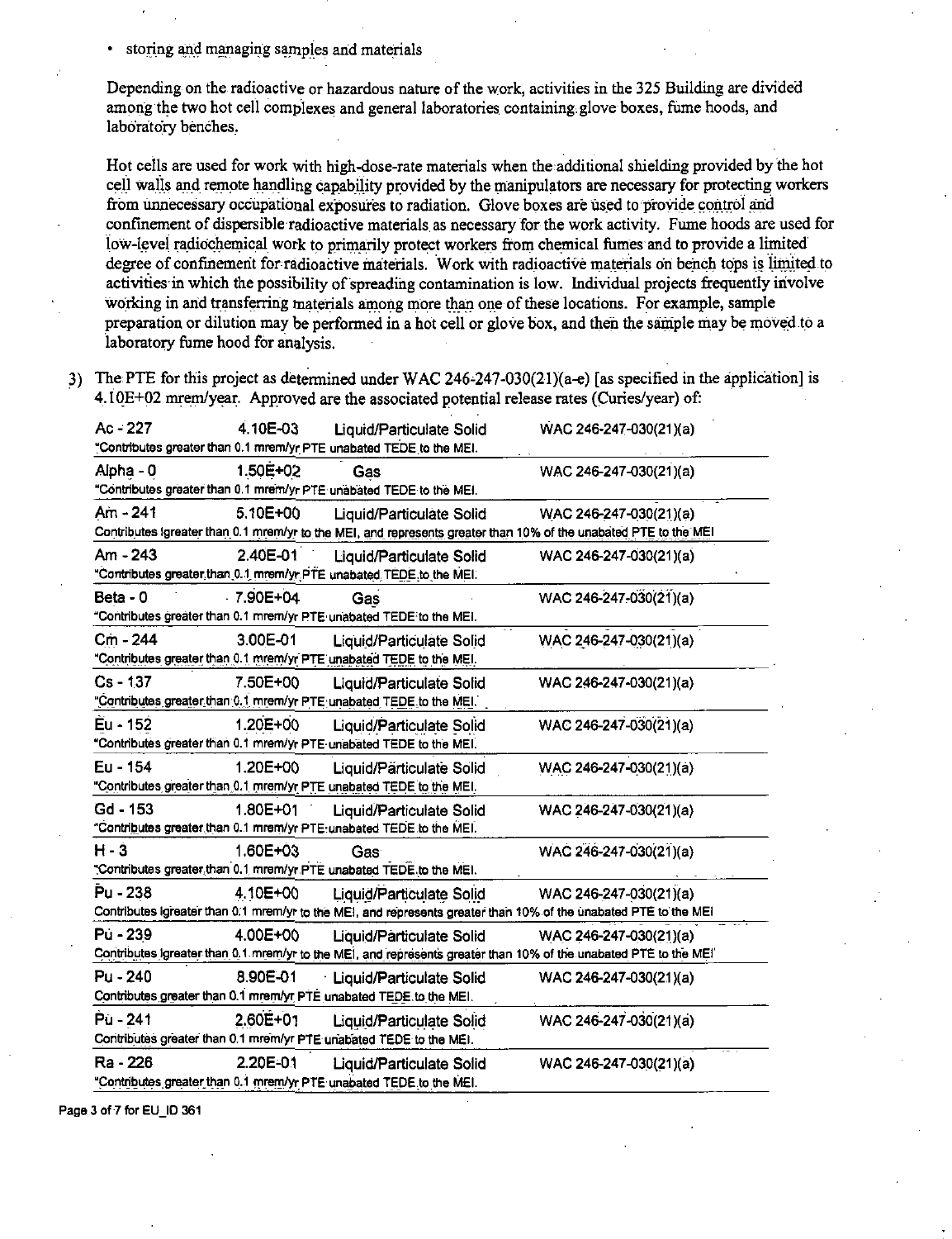| Rn - 220                                                                                                                                                                                        | 2.00E+03                                                                                  | Gas                      |              | WAC 246-247-030(21)(a) |  |
|-------------------------------------------------------------------------------------------------------------------------------------------------------------------------------------------------|-------------------------------------------------------------------------------------------|--------------------------|--------------|------------------------|--|
| "Contributes greater than 0.1 mrem/yr PTE unabated TEDE to the MEI.                                                                                                                             |                                                                                           |                          |              |                        |  |
| 1.00E+03<br>Rn - 222<br>Gas<br>WAC 246-247-030(21)(a)<br>Contributes less than 0.1 mrem/yr to the MEI, and represents greater than 25% of the abated dose.                                      |                                                                                           |                          |              |                        |  |
| Liquid/Particulate Solid<br>Ru - 106<br>6.10E+01<br>$WAC.246-247-030(21)(a)$<br>"Contributes greater than 0.1 mrem/yr PTE unabated TEDE to the MEI.                                             |                                                                                           |                          |              |                        |  |
| $Sr-90$                                                                                                                                                                                         | 1.00E+01<br>"Contributes greater than 0.1 mrem/yr PTE unabated TEDE to the MEI.           | Liquid/Particulate Solid |              | WAC 246-247-030(21)(a) |  |
| $Tc - 99$                                                                                                                                                                                       | 8.50E-01<br>"Contributes greater than 0.1 mrem/yr PTE unabated TEDE to the MEI.           | Liquid/Particulate Solid |              | WAC 246-247-030(21)(a) |  |
| $U - 232$                                                                                                                                                                                       | $-2.70E - 02$                                                                             | Liquid/Particulate Solid |              | WAC 246-247-030(21)(a) |  |
| "Contributes greater than 0.1 mrem/yr PTE unabated TEDE to the MEI.<br>$U - 233$<br>8.10E-02<br>Liquid/Particulate Solid<br>"Contributes greater than 0.1 mrem/yr PTE unabated TEDE to the MEI. |                                                                                           |                          |              | WAC 246-247-030(21)(a) |  |
|                                                                                                                                                                                                 | The radioactive isotopes identified for this emission unit are (no quantities specified): |                          |              |                        |  |
| $Ac = 225$                                                                                                                                                                                      | Ac - 227                                                                                  | Ac - 228                 | Ag-108 m     | Ag - 108               |  |
| Ag - 109 m                                                                                                                                                                                      | Ag - 110 m                                                                                | Ag - 110                 | Ag - 111     | Ag - 112               |  |
| Al - 26                                                                                                                                                                                         | AI - 28                                                                                   | Am - 240                 | Am - 241     | Am - 242 m             |  |
| Am - 242                                                                                                                                                                                        | $Am - 243$                                                                                | Am - 245                 | Am - 246     | Ar - 37                |  |
| Ar - 39                                                                                                                                                                                         | Ar - 41                                                                                   | $Ar - 42$                | $As - 74$    | $As - 76$              |  |
| As - 77                                                                                                                                                                                         | At - 217                                                                                  | Au - 193                 | Au - 194     | Au - 195               |  |
| Au - 196                                                                                                                                                                                        | Au - 198                                                                                  | Au - 198<br>m            | Au - 199     | Ba - 131               |  |
| Ba - 133                                                                                                                                                                                        | Ba - 133<br>m                                                                             | Ba - 137 m               | Ba - 139     | . Ba - 140             |  |
| Ba - 141                                                                                                                                                                                        | Ba - 142                                                                                  | Ba - 143                 | Be - 10      | Be - 7                 |  |
| <b>Bi</b> - 207                                                                                                                                                                                 | <b>Bi - 208</b>                                                                           | Bi-210 m                 | Bi - 210     | Bi - 211               |  |
| $Bi - 212$                                                                                                                                                                                      | Bi - 213                                                                                  | Bi - 214                 | Bk - 247     | Bk - 249               |  |
| $Bk - 250$                                                                                                                                                                                      | $Br - 82$                                                                                 | $Br = 82 \text{ m}$      | Br - 83.     | Br - 84                |  |
| $Br - 84$ m                                                                                                                                                                                     | Br - 85                                                                                   | $C - 11$                 | $C - 14$     | ∙C - 15                |  |
| Ca - 41                                                                                                                                                                                         | Ca - 45                                                                                   | $Ca - 47$                | $Cd - 107$   | $Cd = 109$             |  |
| $Cd - 111$ m                                                                                                                                                                                    | $Cd - 113 - m$                                                                            | $Cd - 113$               | $Cd - 115$ m | $Cd - 115$             |  |
| $Cd - 117$                                                                                                                                                                                      | Cd-117 m                                                                                  | Ce - 139                 | Ce.-141      | $Ce - 142$             |  |
| $Ce - 143$                                                                                                                                                                                      | Ce - 144                                                                                  | $Cf - 249$               | $Cf - 250$   | $Cf - 251$             |  |
| $Cf - 252$                                                                                                                                                                                      | $Cl - 36$                                                                                 | Cm - 241                 | $Cm - 242$   | $Cm - 243$             |  |
| $Cm - 244$                                                                                                                                                                                      | Cm - 245                                                                                  | Cm - 246                 | $Cm - 247$   | Cm - 248               |  |
| $Cm - 250$                                                                                                                                                                                      | $Co - 56$                                                                                 | $Co - 57$                | $Co - 58$    | $Co - 60$              |  |
| $Co-60$ m                                                                                                                                                                                       | $Cr - 49$                                                                                 | $Cr - 51$                | $Cr - 55$    | $Cs - 131$             |  |
| $Cs - 132$                                                                                                                                                                                      | $Cs - 134$                                                                                | Cs-134 m                 | $Cs - 135$   | $Cs - 136$             |  |
| Cs - 137                                                                                                                                                                                        | $Cs - 138$                                                                                | $Cs - 139$               | Cs - 140     | Cs - 141               |  |
| $Cu = 64$                                                                                                                                                                                       | Cu - 66                                                                                   | $Cu - 67$                | $Dy - 159$   | Dy - 165               |  |
| Dy - 169                                                                                                                                                                                        | Er - 169                                                                                  | Er - 171                 | $Es - 254$   | Eu - 150               |  |
| Eu - 152                                                                                                                                                                                        | Eu - 152 m                                                                                | Eu - 154                 | Eu - 155     | Eu - 156               |  |

Page 4 of 7 for EU\_ID 361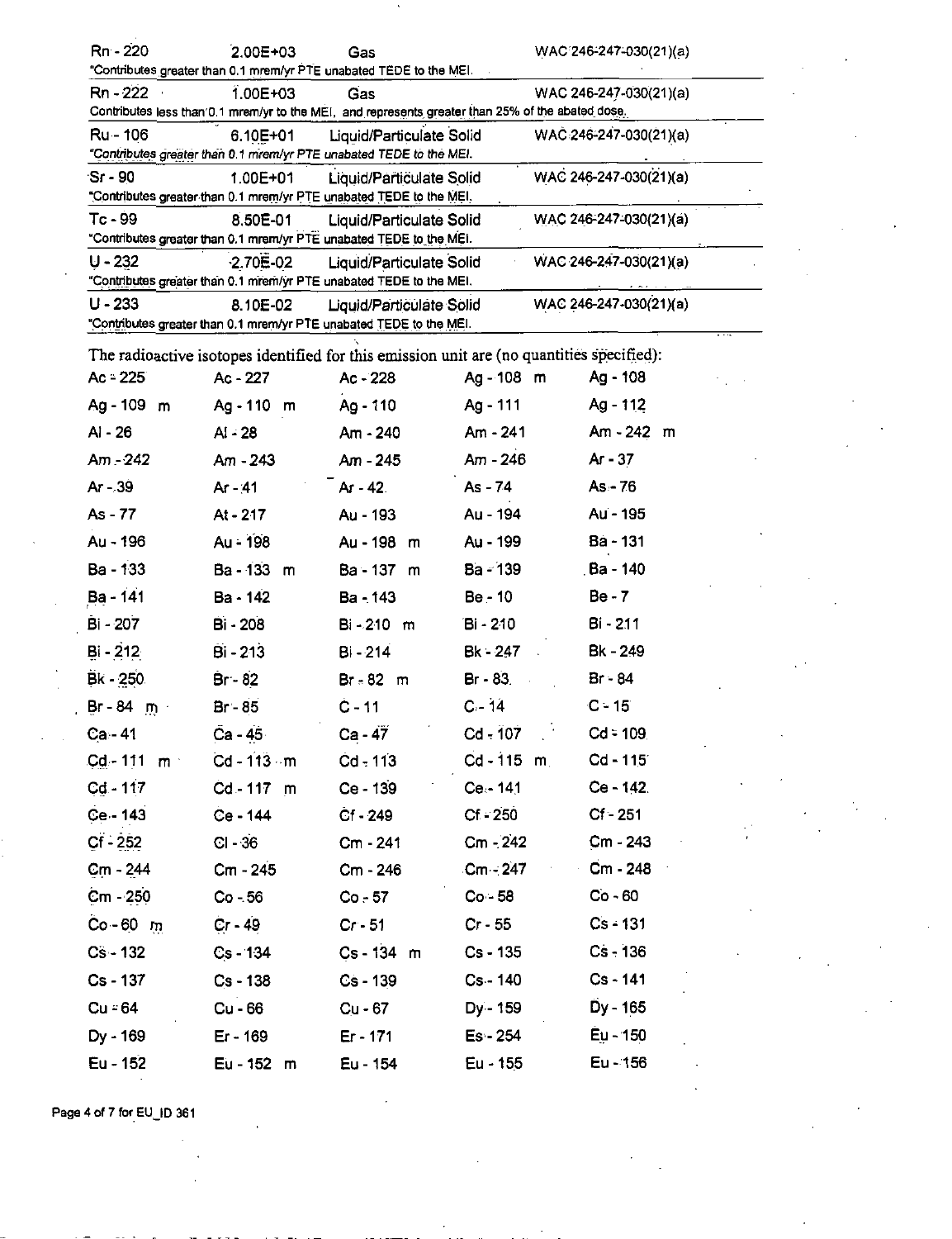| $Eu - 157$   | F-18                  | $Fe - 55$   | $Fe - 59$    | $Fr - 221$      |
|--------------|-----------------------|-------------|--------------|-----------------|
| $Fr - 223$   | Ga - 67               | Ga - 68     | Ga - 70      | Ga - 72         |
| Gd - 148     | $Gd - 149$            | Gd - 151    | Gd - 152     | Gd - 153        |
| Gd - 159     | $Ge - 68$             | $Ge - 71$   | Ge-71 m      | Ge - 75         |
| Ge - 77      | Ge-77 m               | $H - 3$     | Hf - 175     | Hf-178 m        |
| Hf-179 m     | $H = 181$             | $Hf - 182$  | Hg - 203     | Ho - 163        |
| Ho - 166     | Ho-166 m              | $1 - 122$   | $1 - 123$    | $I - 125$       |
| $1 - 126$    | $1 - 128$             | $1 - 129$   | $1 - 130$    | $1 - 130$ m     |
| $1 - 131$    | $1 - 132$             | $1 - 132$ m | $1 - 133$    | $1 - 133$<br>m  |
| $1 - 134$    | $1 - 134$ m           | $1 - 135$   | $ln - 106$   | In - 111        |
| $ln - 113$ m | $ln - 114$ m          | $In - 114$  | $In - 115$   | $In - 115 \, m$ |
| In - 116     | $ln - 116$ m          | $ln - 117$  | $ln - 117$ m | lr - 189        |
| Ir - 190     | $Ir - 192$            | ∤r - 194    | $K - 40$     | K - 42          |
| Kr - 81      | $Kr-81 m$             | Kr-83 m     | Kr - 85      | Kr - 85 m       |
| Kr - 87      | Kr - 88               | Kr - 89     | Kr - 90      | $La - 137$      |
| La - 138     | La - 140              | La - 141    | La - 142     | La - 144        |
| $Lu - 177$   | $Lu - 177$ m          | Mg - 27     | Mg - 28      | Mn - 52         |
| Mn - 54      | Mn - 56               | Mo - 103    | Mo - 104     | Mo - 105        |
| Mö - 93      | Mo - 99               | N - 13      | Na - 22      | Na - 24         |
| Na - 24 m    | $Nb - 100$            | Nb - 101    | Nb - 103     | Nb - 91         |
| Nb - 91<br>m | Nb - 92               | Nb - 93 m   | Nb - 94      | Nb - 95         |
| Nb - 95 m    | Nb - 96               | Nb - 97     | Nb - 97 m    | Nb - 98         |
| Nd - 144     | Nd - 147              | Ni - 56     | Ni - 57      | Ni - 59         |
| $Ni - 63$    | Ni - 65               | Np - 235    | Np - 236     | Np - 237        |
| Np - 238     | Np - 239              | -Np - 240   | Np-240 m     | $O - 15$        |
| $O - 19$     | Os - 191              | $P - 32$    | $P - 33$     | Pa - 231        |
| Pa - 233     | Pa - 234              | Pa-234 m    | Pb - 203     | Pb - 209        |
| $Pb - 210$   | Pb - 211<br>$\bullet$ | $Pb - 212$  | Pb - 214     | Pd - 103        |
| Pd - 107     | Pd - 109              | Pd - 112    | Pm - 143     | Pm - 144        |
| Pm - 145     | Pm - 146              | Pm - 147    | Pm-148 m     | Pm - 148        |
| Pm - 149     | $Pm - 151$            | Po - 208    | Po - 209     | Po - 210        |
| $Po - 211$   | $Po - 212$            | $Po - 213$  | Po - 214     | $Po - 215$      |
| $Po - 216$   | $Po - 218$            | $Pr = 143$  | $Pr - 144$   | Pr-144 m        |
| Pt-191       | Pt - 192              | Pt - 193    | Pt-193 m     | Pt - 195 m      |
| Pt-197 m     | Pt - 197              | Pt - 198    | Pt - 199     | Pt-199 m        |
| Pu - 234     | Pu - 236              | Pu - 237    | $Pu - 238$   | Pu - 239        |
| Pu - 240     | Pu - 241              | Pu - 242    | Pu - 243     | Pu - 244        |
| Pu - 246     | Ra - 223              | Ra - 224    | Ra - 225     | Ra - 226        |

Page 5 of 7 for EU\_ID 361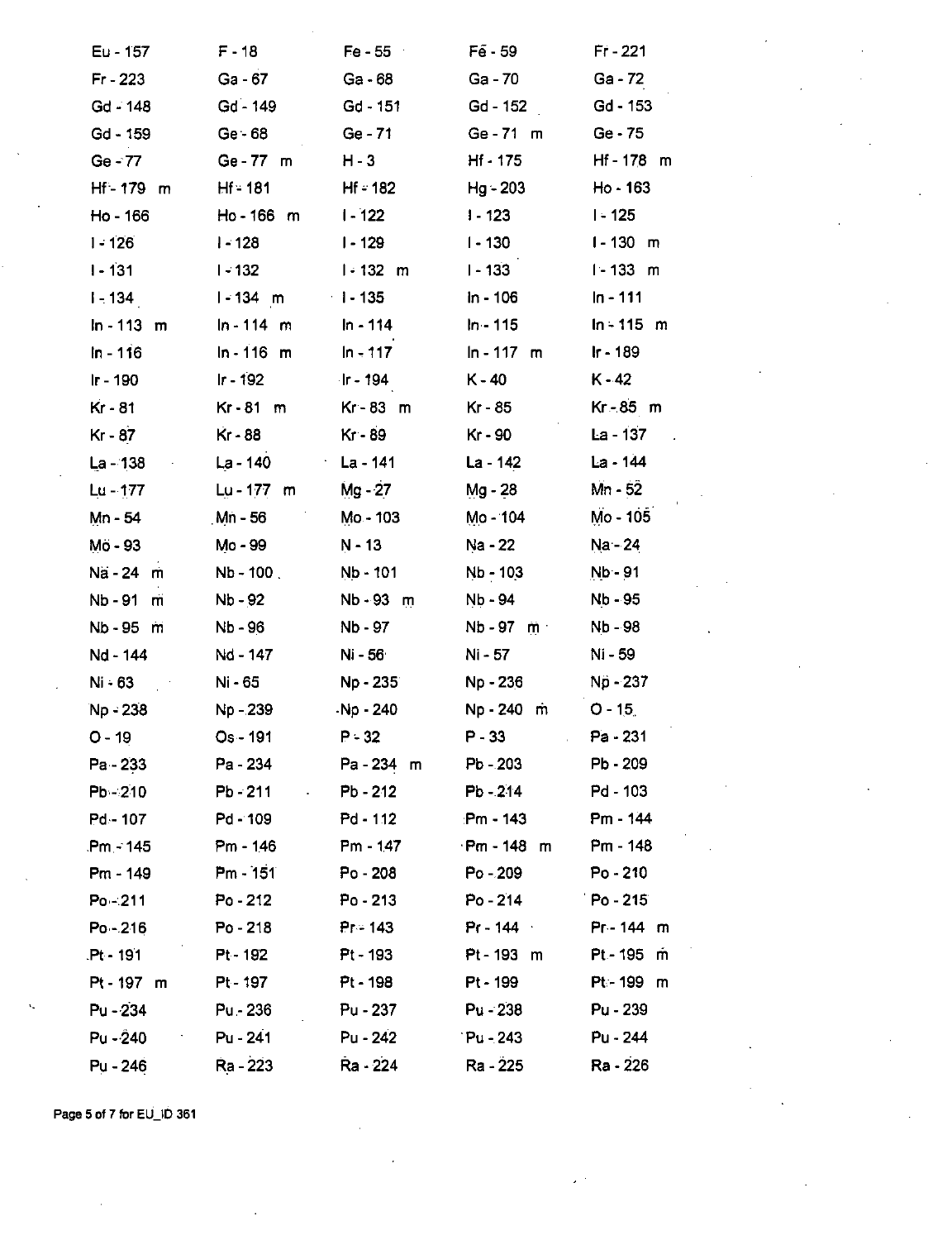| Ra - 228            | Rb - 81                 | Rb - 82                     | Rb - 83                      | Rb - 84           |
|---------------------|-------------------------|-----------------------------|------------------------------|-------------------|
| $Rb - 86$           | Rb - 87                 | <b>Rb</b> - 88              | Rb - 89                      | Rb - 90           |
| Rb-90 m             | Re - 186                | Re - 187                    | Re - 188                     | Rh - 101          |
| $Rh = 102$          | Rh - 102 m              | Rh - 103<br>m               | Rh - 104                     | Rh - 105          |
| Rh - 105 m          | Rh - 106                | Rn-219                      | Rn - 220                     | Rn - 222          |
| Rn - 224            | Ru - 103                | Ru - 105                    | Ru - 106                     | <b>Ru</b> - 97    |
| $S - 35$            | Sb - 122                | Sb - 124                    | Sb - 125                     | $Sb - 126$        |
| Sb-126 m            | Sb - 127                | Sb - 129                    | $Sc - 44$                    | $Sc - 46$         |
| $Sc - 47$           | $Sc - 48$               | Se - 75                     | Se - 79                      | Se - 79 m         |
| $\mathsf{S}$ i - 31 | $Si - 32$               | Sm - 145                    | Sm - 146                     | $Sm - 147$        |
| Sm - 148.           | Sm - 151                | $Sm - 153$                  | Sm - 157                     | $Sn - 113$        |
| Sn-117 m            | $Sn - 119$ m            | Sn - 121<br>m               | Sn - 121                     | $Sn - 123$        |
| $Sn - 125$          | $Sn - 126$              | $Sr-82$                     | $Sr - 85$                    | $Sr-87$ m         |
| $Sr - 89$           | $Sr - 90$               | $Sr-91$                     | $Sr - 92$                    | Ta - 179          |
| $Ta - 180$          | Ta - 182                | $Ta - 182$ m                | Ta - 183                     | Tb - 157          |
| Tb-158              | $Tb - 160$              | $Tb - 161$                  | $Tc - 101$                   | $Tc - 103$        |
| $Tc = 106$          | $Tc - 95$ m             | $Tc - 95$                   | $Tc - 97$                    | $Tc = 97$ m       |
| Tc - 98             | $Tc - 99$               | $Tc - 99$ m                 | $Te - 121$<br>m              | Te - 121          |
| Te - 123            | Te - 123 m              | Te - 125 m<br>$\mathcal{A}$ | Te - 127<br>m                | Te - 127          |
| Te - 129<br>m       | $Te - 129$              | Te - 131                    | Te - 131<br>m                | Te - 132          |
| $Te - 133$          | $Te - 133$ m            | Te - 134                    | $Th - 227$                   | Th - 228          |
| Th - 229            | $Th - 230$              | Th - 231                    | $Th - 232$                   | Th - 233          |
| Th - 234            | Ti - 44                 | $Ti - 45$                   | $Ti - 51$                    | $TI - 201$        |
| $T - 204$           | $T$ - 206<br>$\epsilon$ | $T - 207$                   | TI - 208                     | TI - 209          |
| Tm - 168∂           | $Tm - 170$              | $Tm - 171$                  | $U - 232$                    | $U - 233$         |
| U - 234             | $U - 235$               | U-235 m                     | $U - 236$                    | $U - 237$         |
| U - 238             | U - 239                 | $U - 240$ $V - 48$          |                              | $V - 49$          |
| $^{\circ}$ W - 181  | W - 185                 |                             | <b>W-187</b> W-188           | Xe - 122          |
| Xe - 123            | Xe - 125                | Xe - 127                    | Xe - 127 m                   | Xe - 129 m        |
| Xe - 131 m          | Xe - 133                |                             | Xe 133 m Xe 135 Xe 135 m     |                   |
| Xe - 137            | Xe - 138                | <b>Xe - 139</b>             | $Y - 88$                     | $\mathsf{Y}$ - 90 |
| $Y - 90$ m          | $Y - 91$                | $Y - 91$ m                  | $Y - 92$                     | $Y - 93$          |
| $Yb - 164$          | $Yb - 169$              | Yb - 175                    | $Yb - 177$ $Zn - 65$         |                   |
| Zn - 69             | Zn-69 m                 | $Zr - 100$ $Zr - 88$        | $\mathcal{F}_{\mathrm{max}}$ | $Zr - 89$         |
| Zr - 93             | $Zr - 95$               | $Zr - 97$                   | Zr - 98                      | $Zr - 99$         |
|                     |                         |                             |                              |                   |

Ċ.

i.

Page 6 of 7 for EU\_ID 361